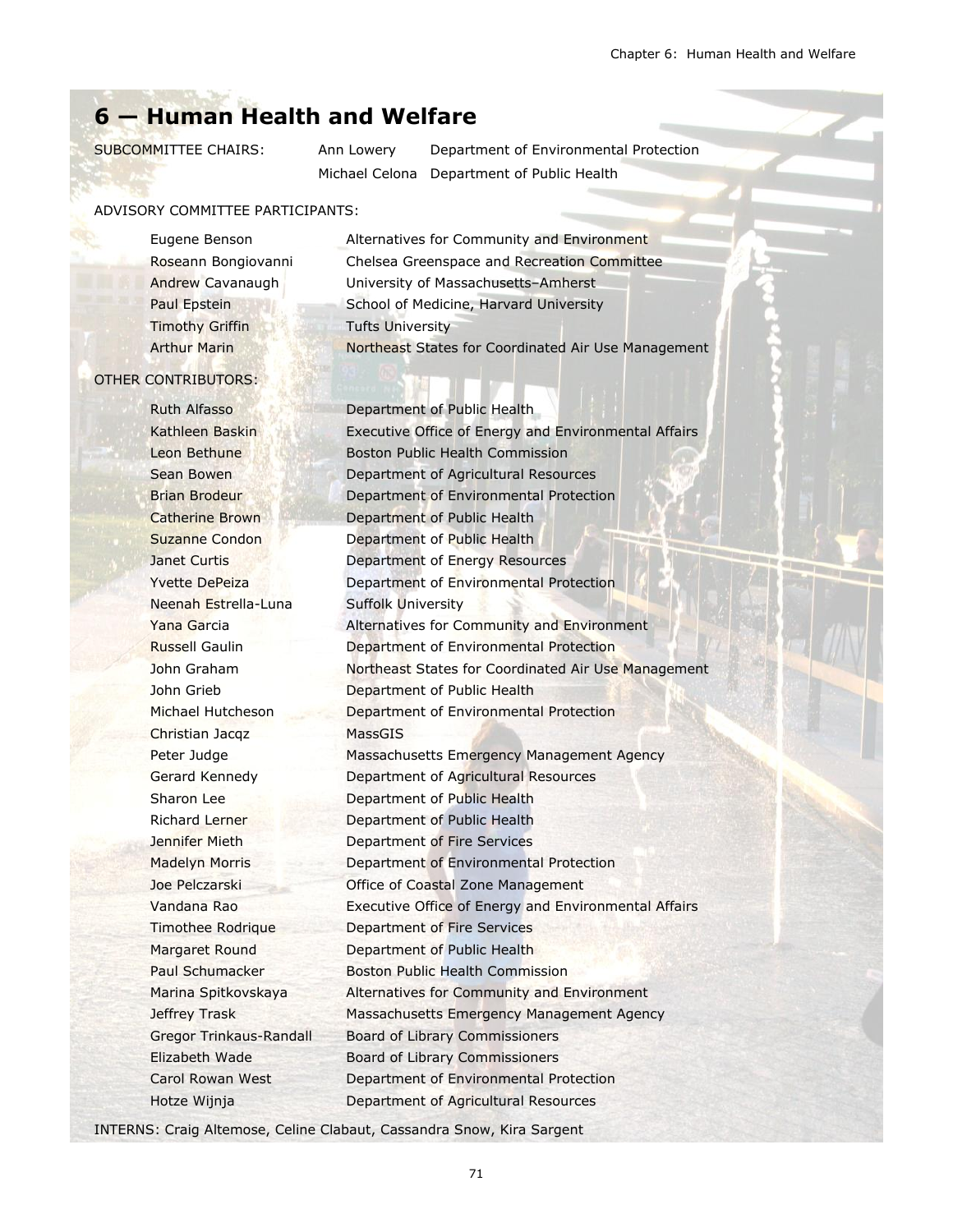# **6**Human Health and Welfare

# **Introduction**

Changes in climate will undoubtedly affect human health and welfare in Massachusetts—both directly via extreme heat events and indirectly through increases in vector-borne diseases. Climate change will affect the quality of the air we breathe, the shelter we rely on, the quality and quantity of the water we consume, the food we grow and transport, and the nature and level of demands for health care services.

Some residents will be more susceptible to the effects of climate change, and adaptive change will be more difficult for them. Whether by virtue of economic status, social capacity and resources, health, age, or geography, adaptation efforts should include planning to meet the unique needs and conditions of the state's most vulnerable populations—including those with limited resources to take protective and adaptive measures and to recover after losses, and those coping with existing chronic illnesses that could be aggravated by the expected climatic changes. Children, the elderly, the disabled, and low-income groups, in particular, should be considered in any adaptive plan. A focus on vulnerable populations requires an understanding of community or population characteristics, conditions that could contribute to a disproportionate risk, and obstacles to resiliency. (Note that in this chapter, strategies that are especially applicable to vulnerable populations are denoted by "VP".)

The maintenance, support, and improvement of existing public health and health care infrastructure are critical to the overall preparedness for the effects of climate change. To support and promote a strong,

healthy, and resilient population, and responsive local health systems, adaptation efforts for human health should build on conventional and existing medical and public health standards, using a variety of approaches. These approaches may include using health surveillance systems to track disease occurrence and identifying locations and population groups at greatest risk for specific health threats. These efforts may also include assessing infrastructure capacity and emergency response preparedness, developing preparedness and response plans, and creating treatment plans to reduce health risks. Effective adaptation and mitigation strategies should seek to reduce exposure and increase resilience. These efforts can be executed at scales ranging from large-scale regional initiatives to delivery of personalized health services. This chapter examines topics within the following categories outlined in Table 6.

### **General Overview of Vulnerabilities**

Vulnerabilities of each of the above categories are closely interconnected. As an example, an increase in precipitation will lead to increased runoff of nutrients and chemicals into water bodies, potentially compromising surface water quality and possibly affecting drinking water quality. Water laden with nutrients promotes the emergence of algal blooms, which release into the air and water toxins harmful to humans and animals, and which can contaminate shellfish stocks.

In general, climate change impacts on human health may include:

• higher temperatures contributing to complications or exacerbation of conditions

| <b>CATEGORY</b>                                           | <b>TOPICS</b>                                                                                                                                                 |
|-----------------------------------------------------------|---------------------------------------------------------------------------------------------------------------------------------------------------------------|
| PUBLIC HEALTH                                             | Public health infrastructure, vector-borne diseases, heat stress, allergens, respiratory and<br>cardiovascular diseases, extreme and anomalous weather events |
| <b>AIR QUALITY</b>                                        | Ambient and indoor air quality                                                                                                                                |
| <b>WATER QUALITY/SANITATION</b>                           | Drinking water, algae blooms, wastewater, water-borne diseases                                                                                                |
| <b>AGRICULTURE AND FOOD SYSTEMS</b>                       | Crops and livestock, water demand, pesticide use, new or invasive pests, food transmitted illnesses,<br>security and safety                                   |
| <b>VULNERABLE POPULATIONS</b>                             | Food security, pesticides, allergens, air and water quality, vector-borne diseases, recovering from<br>extreme weather events                                 |
| Buck His Hoodkhoppedies accounts and the thits also stays |                                                                                                                                                               |

**Table 6.** *Public Health topics examined in this chapter*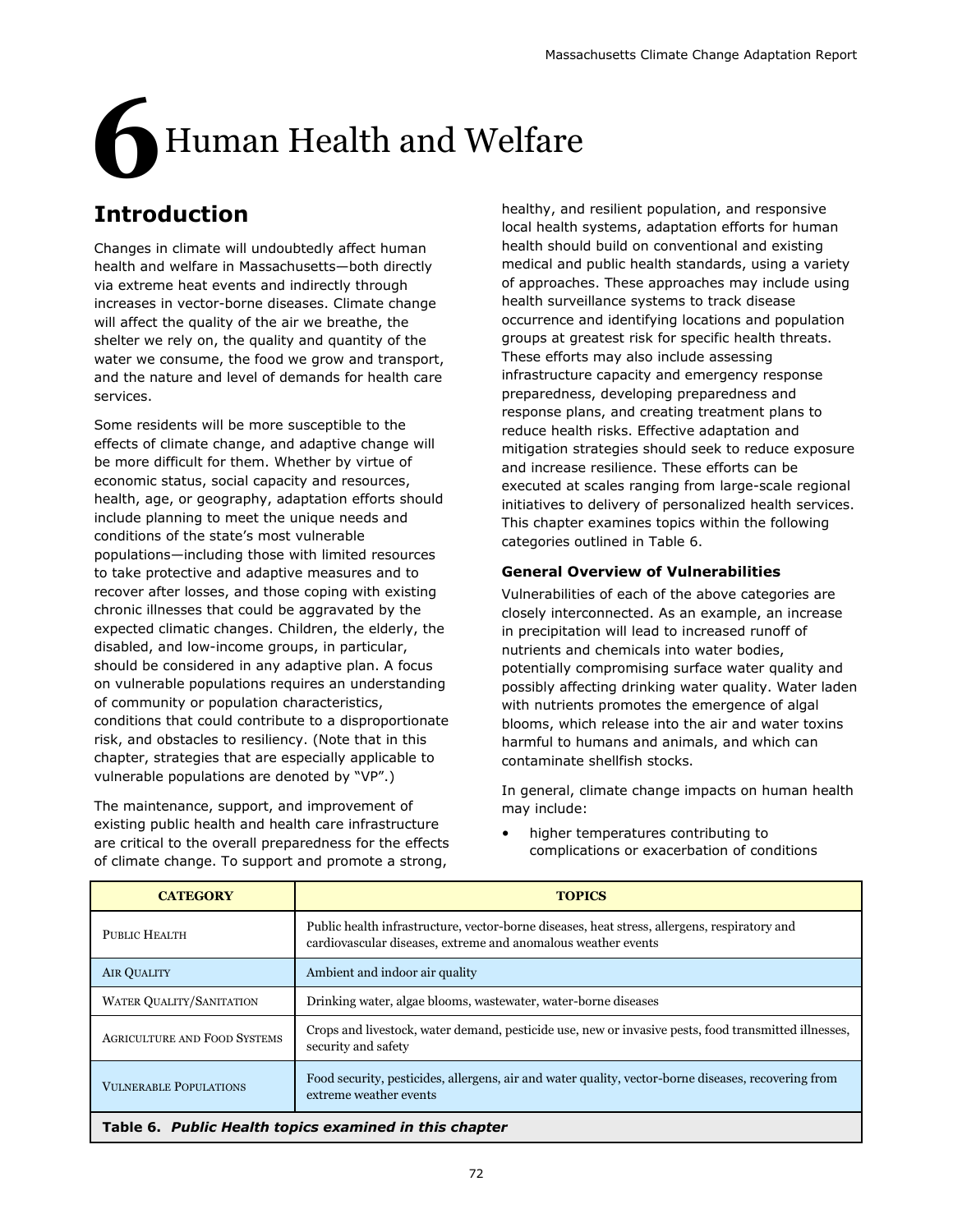

A record Red Tide event in 2005 led to extensive closures throughout state waters (left) while 2007 saw shorter closures confined mainly to the North Shore (right).

among those with respiratory illnesses and cardiovascular disease;

- increased ozone and particulate matter production, coupled with higher temperatures, which result in poor air quality, and increased risk to those with existing respiratory diseases;
- increased plant pollen production and more allergenic pollen content, which may aggravate and exacerbate allergies, asthma and other respiratory illnesses;
- changes in disease patterns and a possible increase of vector-borne diseases (including Lyme disease, Eastern Equine Encephalitis and West Nile virus) as ticks and mosquitoes adapt to changing conditions;
- increased potential for water-borne disease outbreaks during and after flooding events;
- degraded surface water quality from sediments, pathogens, nutrients, and pesticides in stormwater and agricultural runoff;
- shifts in shellfish pathogens, with possible increasing contamination and closed shellfish beds;
- extreme weather events such as ice storms, heat waves, and more powerful storms that disrupt power and sanitary services, health care services, and access to safe and nutritious food, and which cause damage to homes and property; and
- increased mental and physical health burdens from the need to cope with more extreme weather, disaster response, and uncertainty.

#### **Advancing Adaptation and Mitigation from a Public Health Perspective**



While some greenhouse gas reduction (climate mitigation) measures will improve public health and welfare (such as reducing carbon emissions from cars), others may have significant adverse health and environmental consequences (such as potential increased national reliance on nuclear power without nuclear waste management improvements or proper consideration of potentially harmful public health consequences resulting from climate change impacts to nuclear reactors, particularly those sited along the coast). Likewise, adaptation strategies, such as increased use of air conditioning, may contribute to further climate change. A life cycle analysis that examines the health, environmental, and economic costs of proposed technologies

and practices is a useful method for projecting potential co-benefits and potential costs of implementing them (Epstein et al., 2008).

The following are complementary mitigation and adaptation strategies that have multiple public health and environmental benefits.

- A Healthy Cities Initiative: Promote green buildings, rooftop gardens, walking paths, biking lanes, tree-lined streets, open space, access to locally grown healthy food, flood control systems that mimic natural processes, low impact development techniques, motor vehicle transit / congestion control, smart growth, and improved clean public transport. These strategies will reduce the heat island effect, decrease vehicular miles traveled, promote exercise, save money, support local agriculture and healthy nutritious diets, create jobs, and advance climatestabilizing technologies. The State's June 2009 landmark transportation reform legislation created "The Healthy Transportation Compact" which supports this strategy. The compact involves the transportation, public health, and environmental agencies "work[ing] cooperatively to adopt best practices to increase efficiency to achieve positive health outcomes through the coordination of land use, transportation and public health policy" ([www.massdot.state.ma.us,](http://www.massdot.state.ma.us) click on Healthy Transportation Compact link).
- Alternative fuel vehicles: Hybrid and electric vehicles can minimize fossil fuel combustion, reduce emissions of particulates (such as black carbon), ozone precursors, and  $CO<sub>2</sub>$ , which will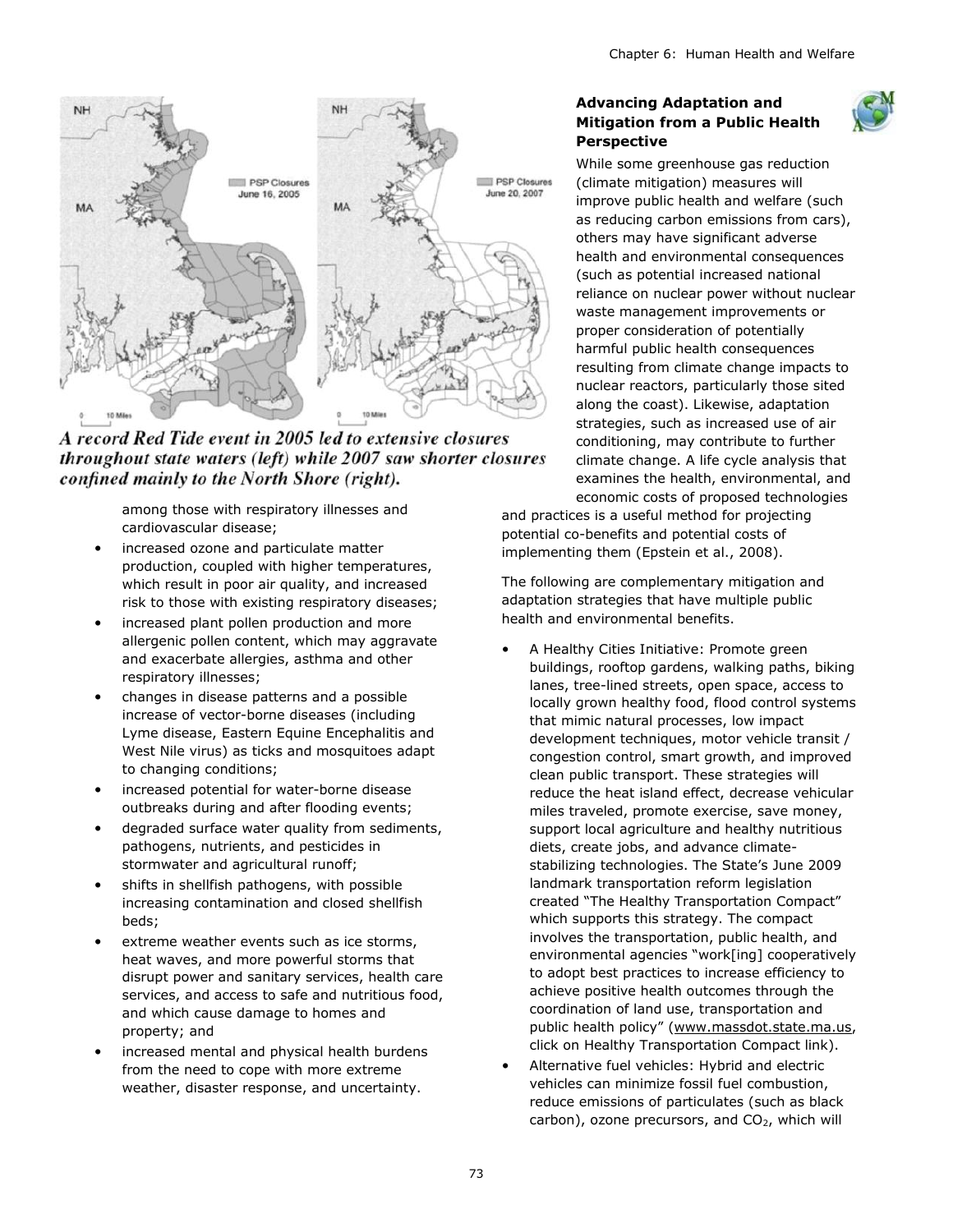#### **The Chicago Heat Waves of 1995 and 1999**

Heat waves are responsible for approximately ten times as many fatalities per year as hurricanes, rainstorms,



lightning, floods, and tornadoes combined. Lessons learned in other parts of the country can help guide Massachusetts' response to heat waves.

In the summer of 1995, the city of Chicago experienced a heat wave that killed 739 residents. The temperatures reached a peak of 106°F (41°C) during the day, while night time lows were still

in the high 70s and low 80s. Temperatures stayed in the 90s and 100s for over a week. As air-conditioner usage soared, area utilities could not cope with the recordbreaking energy demand and 49,000 households lost electricity—leaving them even more vulnerable to the overbearing heat. Fatalities were highest among those who lived alone, had little access to transportation, did not leave the house on a daily basis, and lacked an air conditioner.

In 1999, when Chicago was hit by another heat wave, it was better prepared with a more responsive municipal effort. Chicago officials responded faster to the weather, alerting the press and the public, providing free transportation to rapidly opened cooling centers around the city, and checking in on elderly people through phones and in-person visits by police officers. Fatalities attributed to the heat wave numbered 110 that year.

Today the city is taking additional steps to prepare it for a warmer summer—water and heat trapping alleyways are being replaced by permeable materials, heat hot-spots are being targeted for pavement removal, plants are being added to roofs, and trees that are more resistant to higher temperatures are being planted citywide.

> ultimately decrease unhealthy emissions, and benefit urban areas in particular.

Improving the electricity grid infrastructure: A more efficient distribution grid can reduce air emissions from existing power plants, which in turn can mitigate expected increases in ground level ozone and particulate matter that result from higher ambient air temperatures.

The rest of this chapter covers key aspects of public health and offers no regret, short-term, and longterm adaptation strategies for each sub-category in response to potential climate change impacts. The following narrative outlines strategies that will continue to be reviewed and considered for implementation.

# **Public Health Infrastructure**

Massachusetts has a comprehensive and sophisticated public health infrastructure with a variety of resources—material and human, local and statewide, governmental and private—that support disease prevention, surveillance, and management.

At the municipal level, boards of health are responsible for public health issues and enforcing public health regulations. Local and state public health officials share enforcement responsibility for state sanitary and housing codes. In addition, several regional boards or health department associations (e.g., Franklin Regional Council of Government, Nashoba Valley Association of Boards of Health) exist to provide additional services to member communities. There are 15 regional health coalitions in place to strengthen public health preparedness and capacity.

At the state level, the Massachusetts Department of Public Health (DPH) provides services to residents, enforces regulations, and operates several hospitals and a state public health laboratory. DPH provides technical assistance to local boards of health, and manages a range of programs focused on disease surveillance, communicable disease control, and environmental health.

The public and private health care system provides acute and chronic care to residents through hospitals, community health centers, nursing homes, and private practice offices. These entities are the primary sources of data for disease tracking and surveillance. The public and private health care system employs over 100,000 professionals at more than 125 hospitals and rehabilitation facilities, 600 clinics and community health centers, 500 nursing homes and hospices, 65 psychiatric and mental health facilities, 300 Emergency Medical Services units, 35 Medical Reserve Corps, and 5 Veterans Affairs Hospitals. A large number of medical care facilities are located near the coastline around the Greater Boston area where the population concentration is highest.

#### **Vulnerabilities**

The effects of climate change will potentially stress each component of the public health infrastructure. Public and private health care systems will need to respond to increased occurrences and demand for

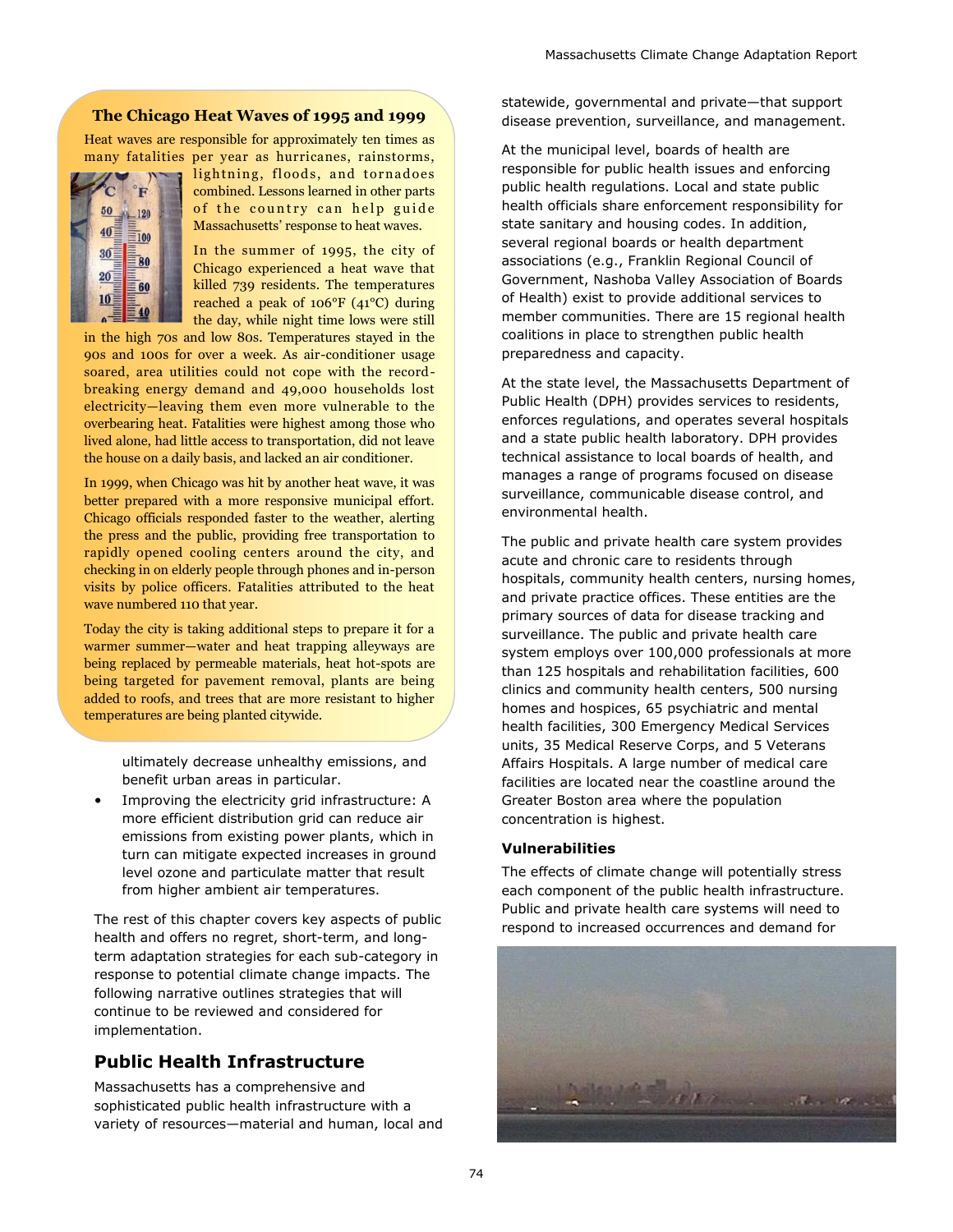treatment of acute and chronic diseases and ailments such as heat stress, exacerbation of preexisting asthma, new diseases, mental health effects such as anxiety resulting from displacement under emergency circumstances, and physical trauma from flooding.

#### **DPH Assists Communities Understand and Plan for Climate Change**

The Massachusetts Department of Public Health (DPH) is one of five entities (four states and one city) to be awarded a \$345,000 three-year cooperative agreement under the Centers for Disease Control and Prevention (CDC) Climate Change Ready States and Cities Initiative to conduct needs and capacity assessments and to help create plans for cities and towns to address the human health consequences of climate change. Under this program, DPH will work primarily with Massachusetts local health officials, but will also coordinate such efforts with the Massachusetts Climate Change Adaptation Advisory Committee. The project proposal uses information developed in this chapter and references many of the goals and strategies presented in this chapter. This important award will allow the DPH to assist Massachusetts communities with understanding and planning for the potential health effects associated with climate change.

Boards of health will need to respond to increasing burdens in the areas of housing, sanitation, disease, and other public health issues arising from sea level rise, higher summer temperatures, and extreme weather events. Other impacts will result from the potential interruption of transportation and energy generation and transmission critical to providing health care, and interruption of services at hospitals and health care centers.

The greatest vulnerability to the local health infrastructure is likely to be the lack of resources. Boards of health have broad responsibilities and face difficulties in enforcing a wide variety of existing public health regulations and responding to local, small-scale emergencies. Public health goals, and the extent to which they are met by boards of health, vary greatly depending on staff resources and experience, access to testing and tools, and the community's overall capacity for emergency response. In the event of an increased number of emergencies, state or regional boards and other entities may need to divert resources—sometimes all available resources—to the emergencies at the expense of executing core public health programs.

Vulnerabilities in the private health care system include ongoing challenges in the capacity to handle an increasing number of patients with chronic illnesses, such as asthma, and surges of patients

after climatic events. The possibility of migration into Massachusetts from other states and countries, so called "climate refugees," could add to the demand for emergency response and public health services.

Facilities and supporting infrastructure near the coastline and in floodplains are particularly vulnerable to rising sea level and increased flooding. Hospitals are an energy-intensive commercial sector, and are consequently vulnerable to power disruptions from weather events, as well as to increasingly higher energy costs.

#### **Potential Strategies**

Existing public health infrastructure may be able to meet the challenges expected from climatic changes. Still, planning at all levels of health infrastructure could begin to evaluate and identify climate-related vulnerabilities in order to adjust priorities and plan for improving our response capabilities.

The current public health infrastructure could undergo a system-wide climate change needs assessment. Planning documents already contain much of the information needed for such an assessment, although they do not organize the information to assist adaptation planning. Changes in the current local public health program model, such as enhancing regionalization efforts to address nonemergency situations, can allow for more efficient mutual aid and increased coverage across the state. The need for enhanced capacity in core public health activities could be met by a regional system that supports the critical skills necessary to prevent disease and injury in communities.

The public and private healthcare system may need to plan for physically modifying or relocating vulnerable health care facilities located along the coastline or in floodplains. In addition, a more detailed evaluation of current provider capacity to meet the needs of more patients suffering from climate change-related ailments is needed.

#### *Short-Term Strategies*

- 1. State, regional, and local public health officials may begin to incorporate climate vulnerabilities into existing plans.
- 2. State, regional, and local public health officials could begin to conduct public health climate change planning to identify the most vulnerable facilities and response capacity from the state to the facility level.
- 3. Consider promoting an education campaign targeted to vulnerable populations, which could include support for a network of notification procedures for vulnerable communities, cooling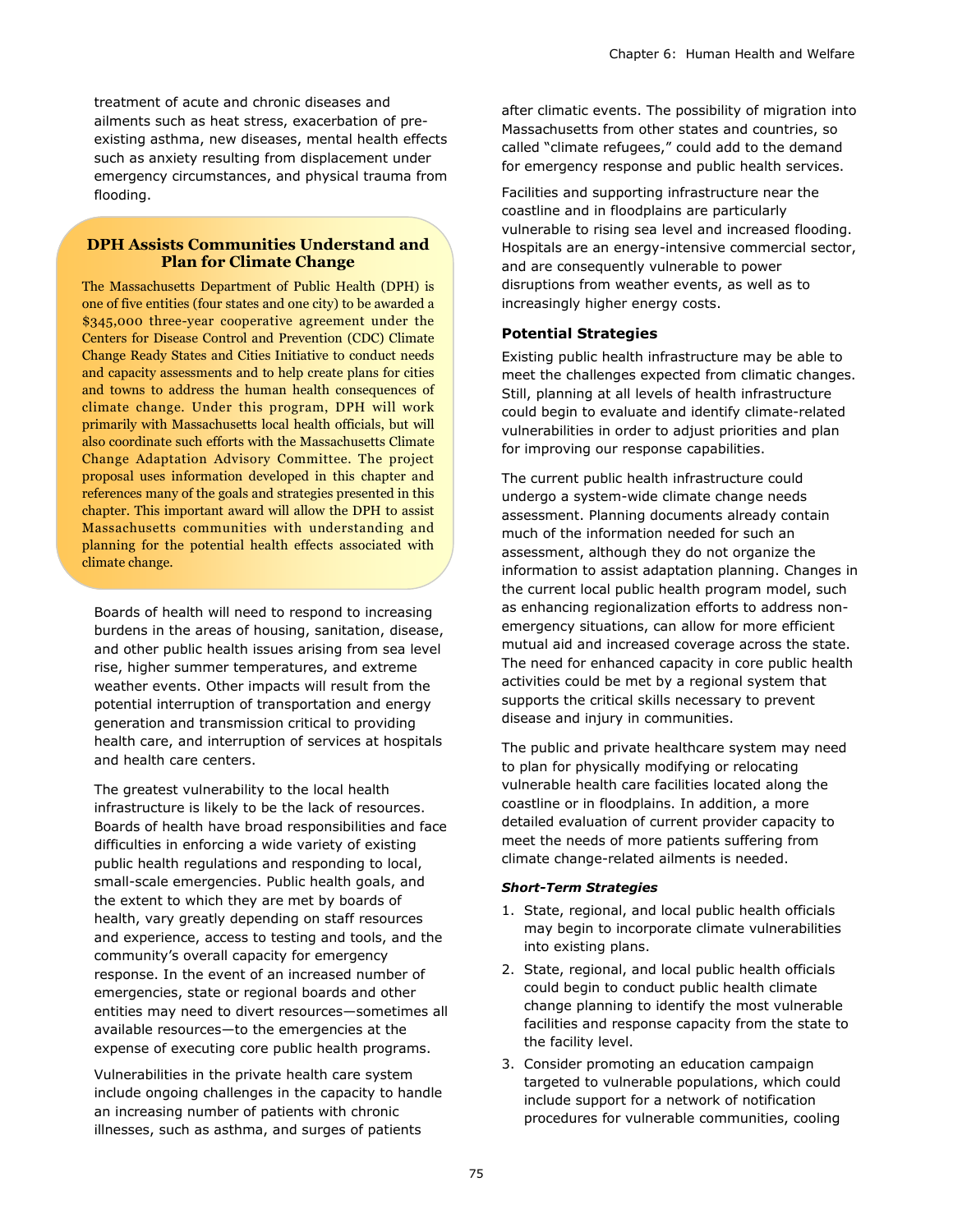#### **Operation Helping Hands**

―Operation Helping Hands,‖ the Massachusetts response to assisting evacuees from Hurricane Katrina, was a broad and comprehensive program to coordinate the efforts of federal, state and non-profit organizations to assist approximately 250 Katrina area evacuees who were transported to Massachusetts within a few days of the event.

The Massachusetts Department of Public Health (DPH) is the primary support agency responsible for coordination of "state public health, mental health, medical, and health care resources during activation of the State Emergency Operations Center". The response included:

- administration and management tasks, such as making sure evacuees had identification;
- medical assistance, including acute care, management of prescription medications, and assistance in obtaining  $\bullet$ replacement eyewear;
- mental health evaluation and care for both existing chronic illness and post-traumatic stress;
- public health measures such as assuring access to applicable vaccinations and the collection and sharing of standardized information with other responding states; and
- social support, such as assisting with food, clothing and housing; assistance regarding pets; school registration, and  $\bullet$  . assistance with finding other family members and developing plans for the future.

Approximately 60 staff and volunteers were coordinated as a part of this effort, along with about 100 National Guardsmen. Additional efforts were required to assure that volunteers had proper credentials.

Many lessons were learned from this experience in Massachusetts, including the need for immediate structured, yet flexible, responses to emergencies, and the usefulness of the Massachusetts Medical Society, the regional Center for Public Health Preparedness and the Medical Reserve Corps. Having access to a fallow military base for immediate housing and other

centers (gathering places for people to get relief during heat waves), and "check on your neighbor" programs (VP).

- 4. Consider assessing the capacity of providers to address anticipated increased patient volumes and changing health demands, including capacity to address heat waves and anomalous winter weather events.
- 5. Seek to implement the [DPH asthma action plan](http://www.mass.gov/Eeohhs2/docs/dph/com_health/asthma/state_plan.pdf) to improve the ability to adequately treat chronic asthma with effective care plans.
- 6. Promote participation in energy efficiency programs for the health care sector such as the U. S. Department of Energy's Hospital Energy Alliance and Energy Smart Hospitals and the U. S. Environmental Protection Agency's Energy Star for Healthcare.

#### *Long-Term Strategies*

1. Facilitate and enhance regionalization efforts among local boards of health.



2. Encourage distributed sources of energy generation (such as community-scale solar and wind power) to increase preparedness and resiliency of the network of health care providers, and to decrease emissions.

- 3. Promote workforce development to train public health staff to respond to climate change-related health threats.
- 4. Identify facilities and strategize how to modify or relocate vulnerable health care facilities away from the coastline, improve flood control

protection, or stabilize facilities in flood prone areas.

5. Support efforts to reduce greenhouse gas emissions, which in turn, would reduce longterm health effects of climate change.

## **Vector-Borne Diseases**

Vector-borne diseases are transmitted by carriers such as insects and arthropods. In Massachusetts, Lyme disease, babesiosis, human granulocytic anaplasmosis, tularemia, and Rocky Mountain spotted fever are spread by ticks. West Nile virus and Eastern Equine Encephalitis virus are spread by mosquitoes. Several of these diseases can cause serious illness or even death. Others could become established in Massachusetts as a result of changing climatic patterns.



Eastern equine encephalitis is Massachusetts' most severe vector

-borne disease. With the general trend of warmer temperatures leading to higher mosquito numbers and greater activity, the possibility of more human disease will apply to all mosquito-borne diseases, including



West Nile virus and St. Louis encephalitis virus. A similar trend is probable with tick-borne diseases as well, resulting in the prospect of more human cases of Lyme disease, babesiosis (a malaria-like parasitic disease), and anaplasmosis (a bacteria which infects white blood cells).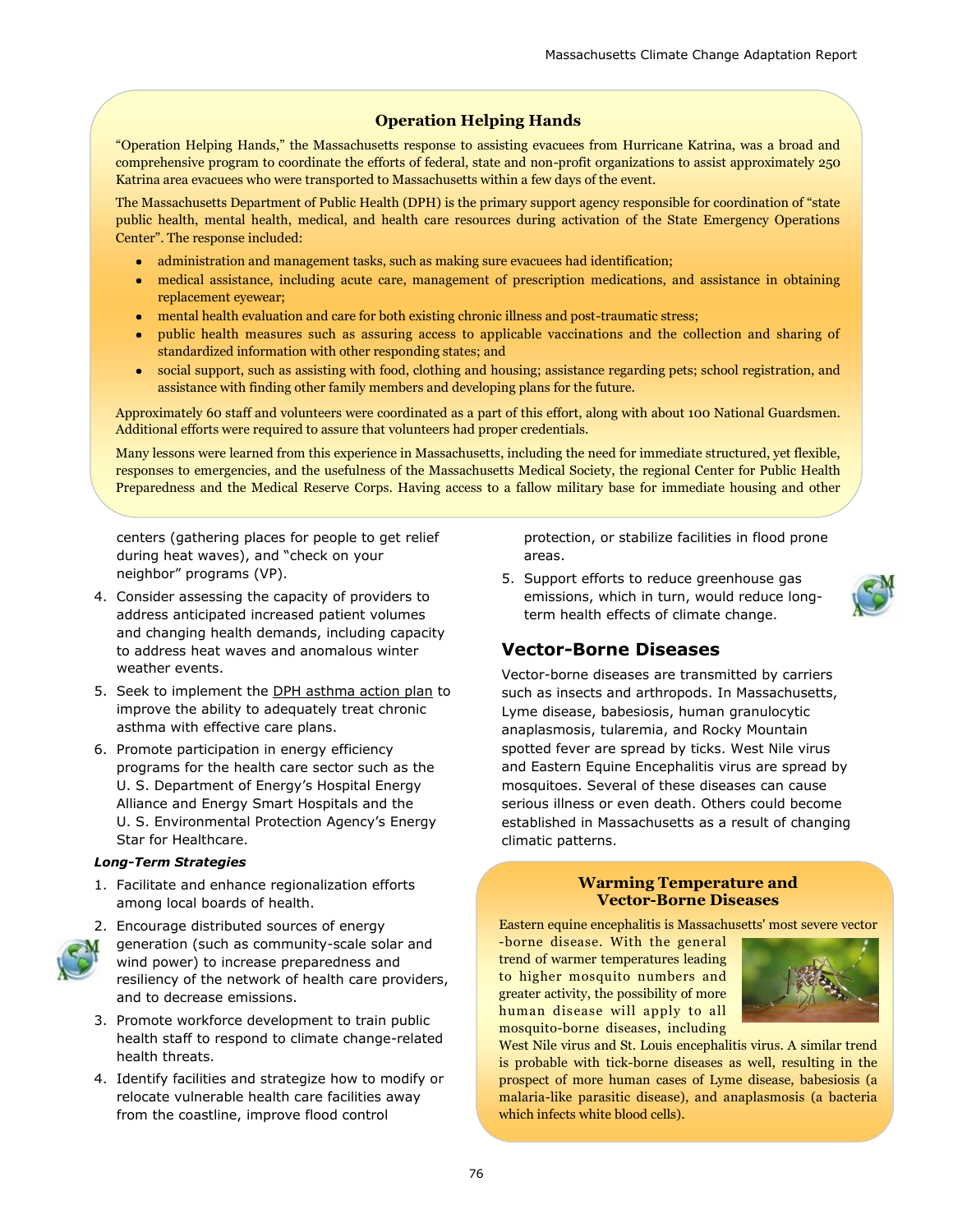Vector life cycles, particularly of the mosquito, are dependent on temperature and moisture, making impacts from climate change likely. Populations particularly vulnerable to vector-borne diseases include people who are elderly, very young, un- or under-insured, outdoor laborers (i.e., farm and construction workers), those geographically isolated from health care services, and those with low levels of education, low-income, or compromised immune systems.

#### **Existing Resources**

Health care providers and veterinarians are required to report the occurrence of certain vector-borne diseases (e.g., West Nile virus, Eastern Equine Encephalitis, and Lyme disease) to the appropriate state agencies. Mosquito control districts assist with mosquito surveillance and control, while DPH conducts mosquito surveillance and virus testing on mosquito, animal, and human samples. DPH also routinely tests samples to detect the emergence of new mosquito-borne diseases. Limited tick and tickborne pathogen surveillance occurs through academic institutions and cooperative extensions. The environmental control of ticks occurs mainly through individual use of fee-for-service pesticide application companies. DPH records and analyzes data collected on human cases of some vector-borne diseases. In addition, DPH creates educational materials for the public to encourage personal prevention practices, and for health care providers to promote prompt recognition of certain vector-borne diseases and appropriate treatment.

#### **Vulnerabilities**

With climate change, the general public will likely be subject to greater exposure to disease vectors and related pesticide application. The likely effects of predicted climate change are prolonged transmission seasons for all vector-borne diseases, extending the risk of transmission outside of the traditional late spring through early fall timeframe. In addition, mosquito populations are likely to increase as rising temperatures shorten reproductive cycles and result in more generations per season. There will be a greater demand for monitoring, treatment, and health services. Increased suspected human cases may tax laboratory resources and potentially limit their capacities to perform other work needed to detect the emergence of new pathogens.

Although warming temperatures will not increase the speed at which tick vectors reproduce, warmer winters may decrease tick mortality and would likely support an abundant tick population. Unless populations of preferred tick host species such as white-tail deer and small rodents diminish, an

increased risk of transmission to humans can be expected. Substantial increases in the number of the more serious tick-borne diseases, such as human granulocytic anaplasmosis, babesiosis, and Rocky Mountain spotted fever, could result in rising use of medical resources. In addition, babesiosis could pose a threat to blood supply since many carriers who could be potential blood donors are asymptomatic, and most blood recipients are immuno-suppressed and more vulnerable to developing severe diseases. Because surveillance of tick populations and pathogens is not as systematic or centralized as surveillance of mosquitoes, detection of new tick species and/or identification of emerging pathogens spread by ticks could be delayed.

#### **Potential Strategies**

#### *Short-Term Strategies*

- 1. Continue requiring reporting of human cases and positive laboratory results of vector-borne diseases including diseases that are not currently endemic to Massachusetts.
- 2. Work to improve capacity to respond to vectorborne diseases, streamline and automate reporting mechanisms, and stockpile supplies for prevention (e.g., insect repellent, repellent impregnated work clothing).
- 3. Continue to develop and enhance electronic reporting procedures for laboratories.
- 4. Maintain mosquito surveillance at multiple sites throughout Massachusetts.
- 5. Continue testing to identify other, currently nonendemic, viral agents.
- 6. Educate the public, particularly high-risk groups, about personal prevention practices, and encourage their adoption.
- 7. Educate the public about mosquito breeding habitats and opportunities to eliminate them (such as reducing areas of standing water).

#### *Long-Term Strategies*

- 1. Consider developing a systematic tick surveillance program statewide to monitor vector densities and infection rates.
- 2. Evaluate the benefits of implementing a webbased disease reporting procedure for health care providers.
- 3. Evaluate and support service providers in expanding institutional capacity to meet the needs associated with climate change induced increases in vector-borne diseases.
- 4. Consider using community-based groups and trade organizations to do outreach and education about risks and prevention, and to connect individuals and families to appropriate services (VP).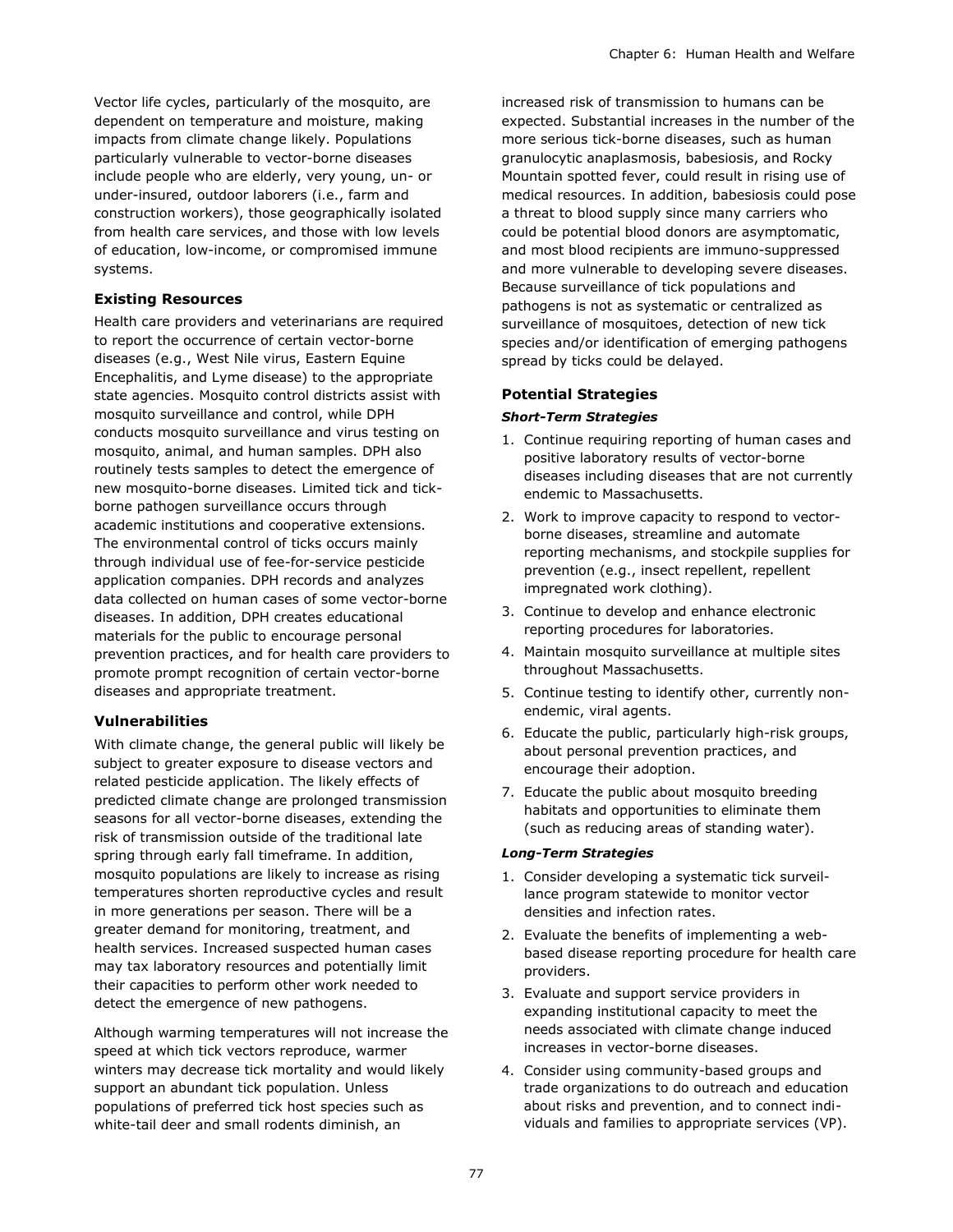- 5. Examine developing occupational health and safety regulations to protect outdoor workers (VP).
- 6. Facilitate monitoring of current non-endemic diseases for trends (VP).
- 7. Develop strategies for large-scale use of integrated pest management control to reduce pesticide use (VP).
- 8. Improve capacities to conduct vector and human surveillance in order to identify high-risk groups and places to better target outreach, education, and prevention efforts (VP).

# **Ambient Air Quality**

Climate change alters local weather patterns, such as temperature and wind speed, which, in turn, affect the distribution of air pollution. Anthropogenic sources of air pollution promote climate change through the emission of  $CO<sub>2</sub>$ , volatile organic compounds and oxides of nitrogen. Volatile organic compounds, oxides of nitrogen and sunlight combine to form ozone and smog, which are harmful to public health, ecology, and public welfare. Byproducts of combustion, such as, ozone and fine particulate matter, contribute to air pollution and associated respiratory and cardiovascular disease.

#### **Massachusetts Environmental Public Health Tracking Network**

The Massachusetts Department of Public Health (DPH) recently launched a web-based Massachusetts Environmental Public Health Tracking network, which contains data on ambient air quality, hospitalizations due to asthma and myocardial infarction, and pediatric asthma for all Massachusetts communities. Using information from this tracking network, federal, state, and local public health agencies, the medical community and advocacy groups will be better prepared to develop and evaluate effective public health actions to prevent or control these diseases.

Principal public health concerns are allergy symptoms related to increased allergen production, and increased respiratory and cardiovascular disease related to worsening air pollution and higher temperatures. Particularly vulnerable populations include the elderly; the very young; low-income groups; immigrants; the homeless; un- or underinsured people; residents with increased exposure to ambient asthmagens; residents of older or substandard housing; people who are geographically isolated from health care services; people with certain preexisting conditions, especially asthma or lung dysfunction or compromised immune systems; and outdoor laborers such as farm and construction workers.

#### **Existing Resources**

The Massachusetts Department of Environmental Protection (DEP) is responsible for monitoring outdoor air quality and developing regulatory programs to reduce emissions of pollutants that adversely affect public health, welfare, and the environment. DEP provides data on criteria pollutants (sulfur dioxide, ozone, carbon monoxide, nitrogen dioxide, lead, particulate matter ≤10 microns and  $\leq$  2.5 microns), controls many other pollutants emitted from facilities (e.g., power plants, incinerators, vehicles), and administers the Massachusetts regulatory portion of the Regional Greenhouse Gas Initiative. The DPH Bureau of Environmental Health evaluates environmental and health data to determine the likelihood of health effects associated with environmental factors.

#### **Vulnerabilities**

Warming conditions may increase ground-level ozone and particulate matter levels, allergens, and extreme heat events which, in turn, can exacerbate existing cardiovascular and respiratory conditions and other health effects. Meteorological changes can impact local and regional pollution distribution, with a number of modeling studies (Tagaris et al., 2007; Murazaki and Hess, 2006) predicting accumulation and concentration of pollutants (e.g., ozone) in the Northeast. An increase in ambient temperature is likely to stimulate earlier flowering, increased growth and prolonged pollen production in plants, which can increase and prolong asthma and allergy incidents. Also, the potency/strength of pollen can increase as a result of higher temperatures and carbon dioxide levels. The increases in allergenicity of plant materials can lead to more severe respiratory responses. In addition, synergistic effects can be expected from entrainment of respirable-sized particles that attach to pollen are delivered deep into the lungs and contribute to, or worsen lung dysfunction. Increased plant growth correlates to increases in decomposition—suggesting heightened fungal abundance. Such increases may result in greater amounts of airborne spores which are linked with exacerbation of asthma.

Individuals with pre-existing respiratory and cardiovascular conditions will be the most susceptible to decreased air quality, especially those who do not have access to quality health care. People who work outdoors most of the day will be disproportionately impacted. The heat island effect in urban areas will exacerbate air quality deterioration and disproportionately impact lower-income individuals who do not have ready access to air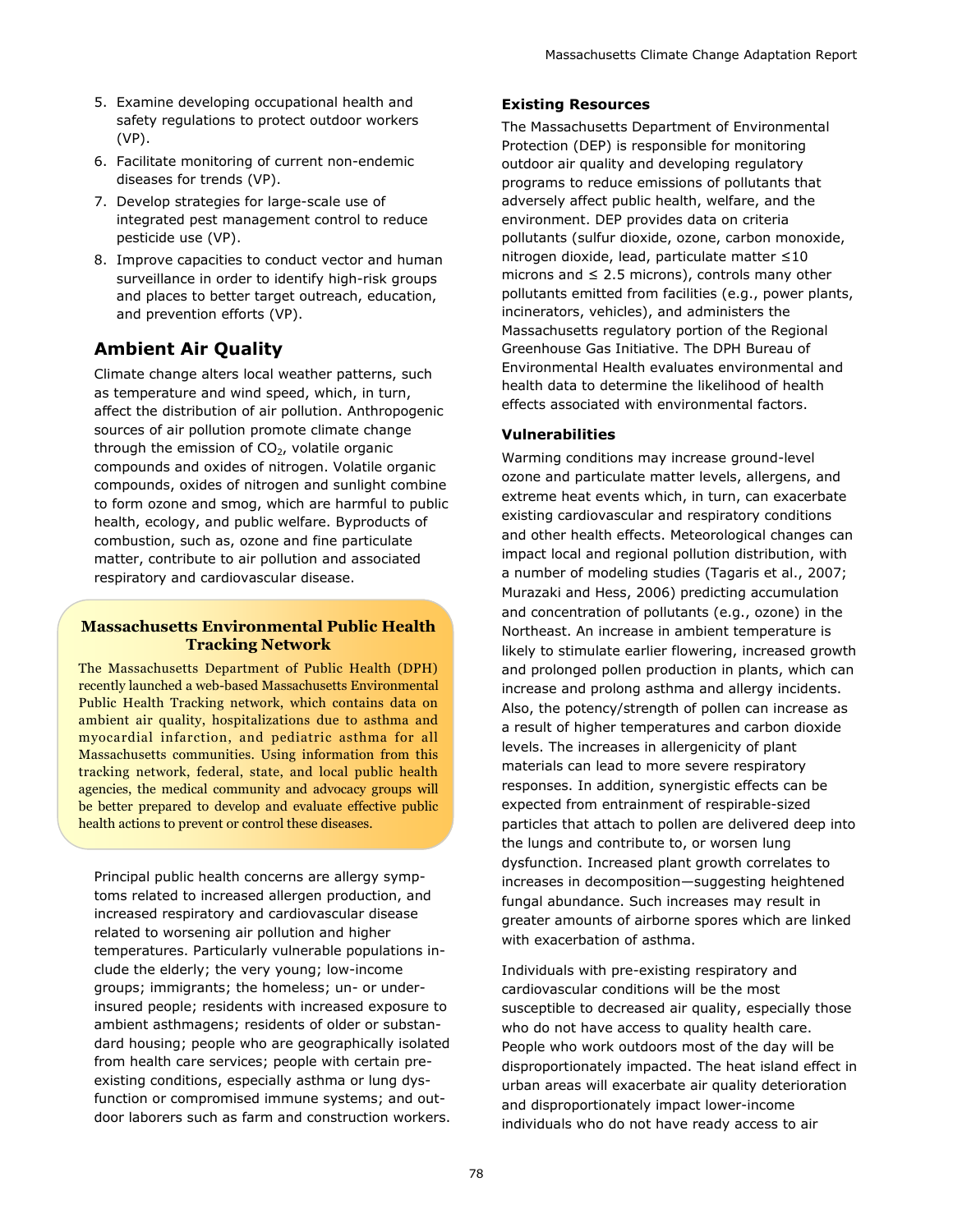conditioning or health care, as well as people who work outside in urban environments. An increase in pollen production and its allergenicity will impact individuals statewide. The increasing need for health care will likely stress the existing health care and public health infrastructure if certain adaptation strategies are not implemented.

#### **Potential Strategies**

Training of and coordination between physicians, other health practitioners, local health officials, and other components of the health care industry will help mitigate health impacts resulting from decreased air quality through improved primary health care for affected populations. Determining how each health and environmental agency manages adaptation and data tracking as a whole will assist in coordinating care. Some of this work may be integrated into existing programs or centralized through agency coordination. In order to understand local impacts of climate change risks, it is important to identify sensitive populations, develop targeted preparedness and response plans, and develop the capability to conduct health impact assessments that evaluate health outcome data and relevant air quality indicators associated with climate change.

To minimize future air quality impacts, more aggressive emissions controls (both in the U.S. and elsewhere) will be needed to make progress toward reducing emissions of particulates and key ozone precursors (especially  $NO<sub>x</sub>$  so that ozone concentrations are below health-based standards). The primary strategy for responding to health impacts from climate change is preventing the occurrence of illness and injury by reducing risk factors, early detection and treatment of disease, and effective preparedness and emergency response plans. To accomplish the goal of preventing illness and injury due to climate change, more specific efforts could include:

#### *Short-Term Strategies*

1. Achieve and maintain air quality standards. Attain air quality standards for ozone; continue to attain current federal particulate matter standards. Continue to control direct particulate emissions and precursors of particulates such as sulfur and oxides of nitrogen and other asthmagens.



- 2. Enhance clean energy generation programs. Control emissions from sources such as industrial and wood burning facilities and diesel engines.
- 
- 3. Build on the existing public health practice of surveillance and health outcome tracking in order to identify and monitor health impacts related to climate change.
- 4. Promote telecommuting to avoid exposure during air quality alerts.
- 5. Promote heat island effect reduction strategies: cool roofs, green roofs, green spaces, and designs that minimize heat magnification.
- 6. Encourage opportunities for public transit use, walking, and bicycling, and evaluate expanding facilities that promote these transportation options.



- 7. Seek to increase use and installation of green infrastructure such as trees and other vegetative cover, with preference for hypoallergenic species.
- 8. Create mechanisms to provide technical advice and communicate the health-related aspects of climate change, including risks and risk reduction. Disseminate air quality ratings to the public, decision makers, local health departments, and healthcare providers, and ensure that the information is accessible to all residents (i.e., translated from English to relevant native languages and distributed broadly in affected communities).
- 9. Enhance scientific understanding of the relationship between climate change, air quality, and health outcomes by conducting health impact assessments at the state and local levels.
- 10.Use existing DPH and census data to identify and physically locate vulnerable populations (VP).
- 11.Expand capacity for modeling and forecasting health effects using standardized health impact assessment methods to incorporate climate change.

#### *Long-Term Strategies*

1. Explore and develop multi-pollutant strategies to reduce greenhouse gas emissions, criteria air pollutant emissions, and air toxics emissions.



3. Encourage and invest in expansion of scientific and technological research to identify novel means to reduce air pollution.

national parks and wilderness areas.

- 4. Facilitate improved access to health insurance and medical care, medical support equipment and medications (VP).
- 5. Support expansion of strategic planning efforts to assist both health-related service providers and health care recipients in meeting anticipated needs associated with climate change impacts.
- 6. Prioritize planting of hypoallergenic trees in communities with high rates of asthma and lung dysfunction (VP).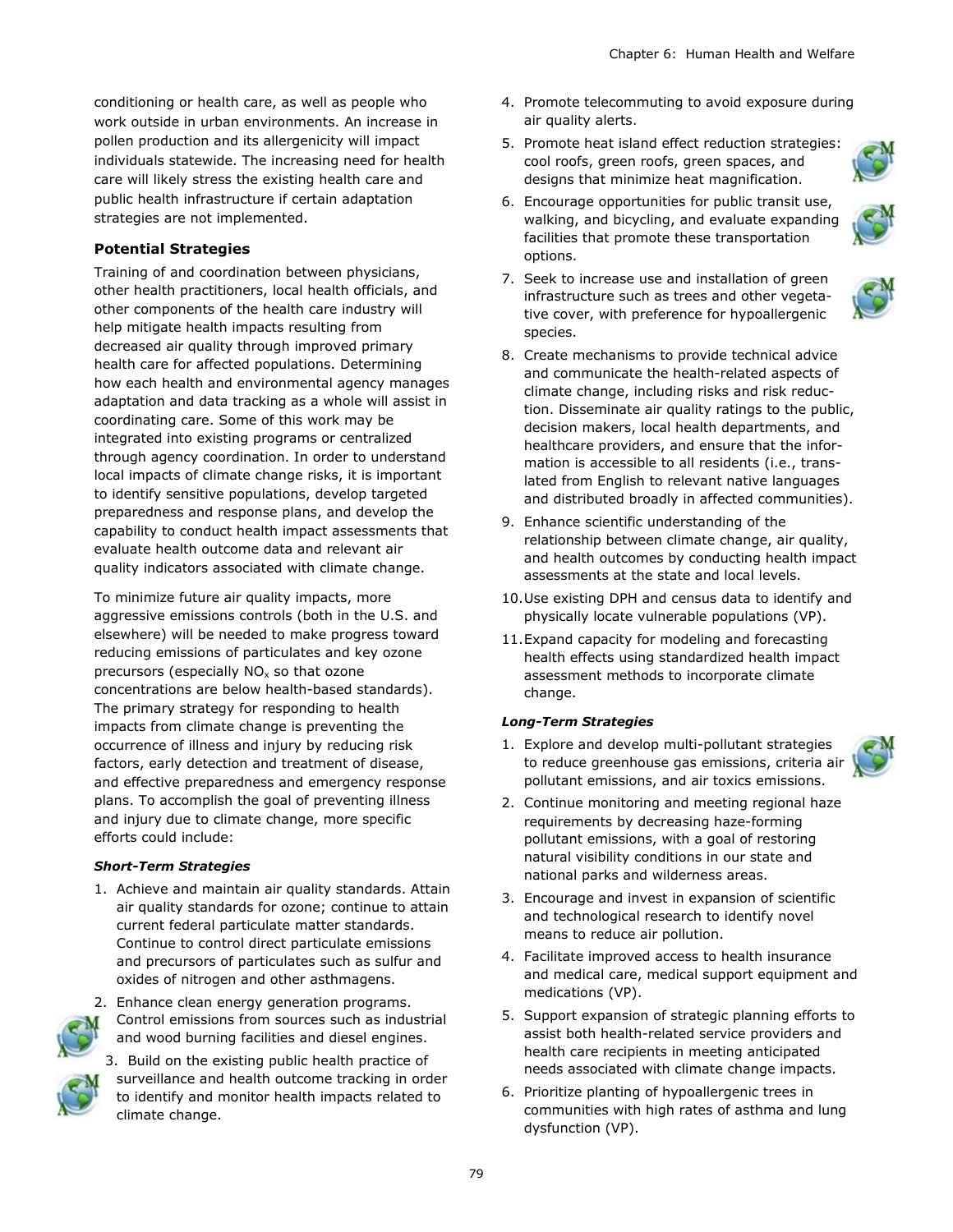- 7. Consider providing technical and financial support to companies to reduce their ambient air emissions (specifically ozone precursors and particulate matter) (VP).
- 8. Examine the feasibility of reducing or removing subsidies for activities and projects that result in reduced ambient air quality (VP).

# **Indoor Air Quality**

Climate change impacts on both outdoor air quality and the built environment have the potential to negatively impact indoor air quality. If there are increasing numbers of "bad air days" due to poor outdoor air quality, people may spend more time indoors. Buildings as shelter are the first line of defense against a sub-optimal outdoor environment, but they can also be severely impacted by the effects of climate change. Increased temperature and precipitation, as well as extreme weather



events, can degrade the building envelope, allowing moisture and pest penetration, mold growth, and off-gassing from building materials in the indoor environment. The natural solution is dilution with outdoor air. However, when

ambient air quality is poor, using it to dilute indoor pollutants may not be recommended. Strategies are needed to decrease exposure to indoor air pollutants, particularly during poor air quality days.

#### **Existing Resources**

To understand the effects of climate change on indoor air quality, a number of indicator data can be used, including environmental data sets, building history, weather/meteorology, and floodplain forecasts. As discussed in the previous section, DEP is responsible for monitoring outdoor air quality and developing regulatory programs to reduce the emission of pollutants that impact human and environmental health and welfare. The Massachusetts School Building Authority and the Division of Capital Asset Management are beginning to examine the age and needs of existing government-owned buildings, so that the highest priority risks and building needs of the most vulnerable properties can be identified and addressed. Further, the DPH Indoor Air Quality program has conducted assessments of hundreds of schools and other public buildings in Massachusetts, generating data to further identify vulnerable areas. There is a need for similar examination by private property owners. Where flood damage may be

severe, building modification or even relocation may need to be considered. Both forecasting and floodplain information are important for identifying geographic risks related to climate change, pinpointing buildings most at risk, and predicting the extent of damage that may occur.

#### **Vulnerabilities**

Flooding can have severe impacts on buildings, properties and their occupants. When water penetrates a structure, it can compromise its integrity, promote mold growth, and cause aggravated health responses in compromised populations (asthmatics and those with pre-existing respiratory conditions). Mold can induce irritant symptoms, particularly among those with preexisting respiratory conditions who may experience more aggravated effects (i.e. asthma attacks). Responding to water damage issues can be very costly and especially burdensome for those without health or homeowners insurance, and financial considerations add to the stress or trauma of adequately responding.

Saturated soils can cause damage to building structures (i.e., cracking, collapse) and buried components can provide further points for moisture penetration. If water-damaged porous materials such as gypsum wallboard are not dried within 24 to 48 hours, the damaged materials should be removed and replaced. Appropriate containment practices should be used during remediation to prevent exposure. Those with pre-existing conditions, such as asthma, or who are immuno-compromised may be displaced during the remediation process. This displacement can cause short- and medium-term stress and trauma.

Conversely, prolonged periods of water shortage (i.e., droughts) can cause soils to dry out and settle. This can damage building foundations and create pathways for later moisture penetration. Droughts are associated with increases in airborne particulates, particularly if there are wildfires. Increased dust loads can cause irritant symptoms, and exacerbate conditions of those with pre-existing respiratory conditions.

Increased temperature (with high humidity levels) can directly degrade building components, promoting indoor condensation and mold growth (cracks in roofs allow more water entry, for example). Increases in temperature/UV index can also result in off-gassing from building materials. Overall increases in temperature can magnify the effects of the urban heat island effect and accelerate building deterioration.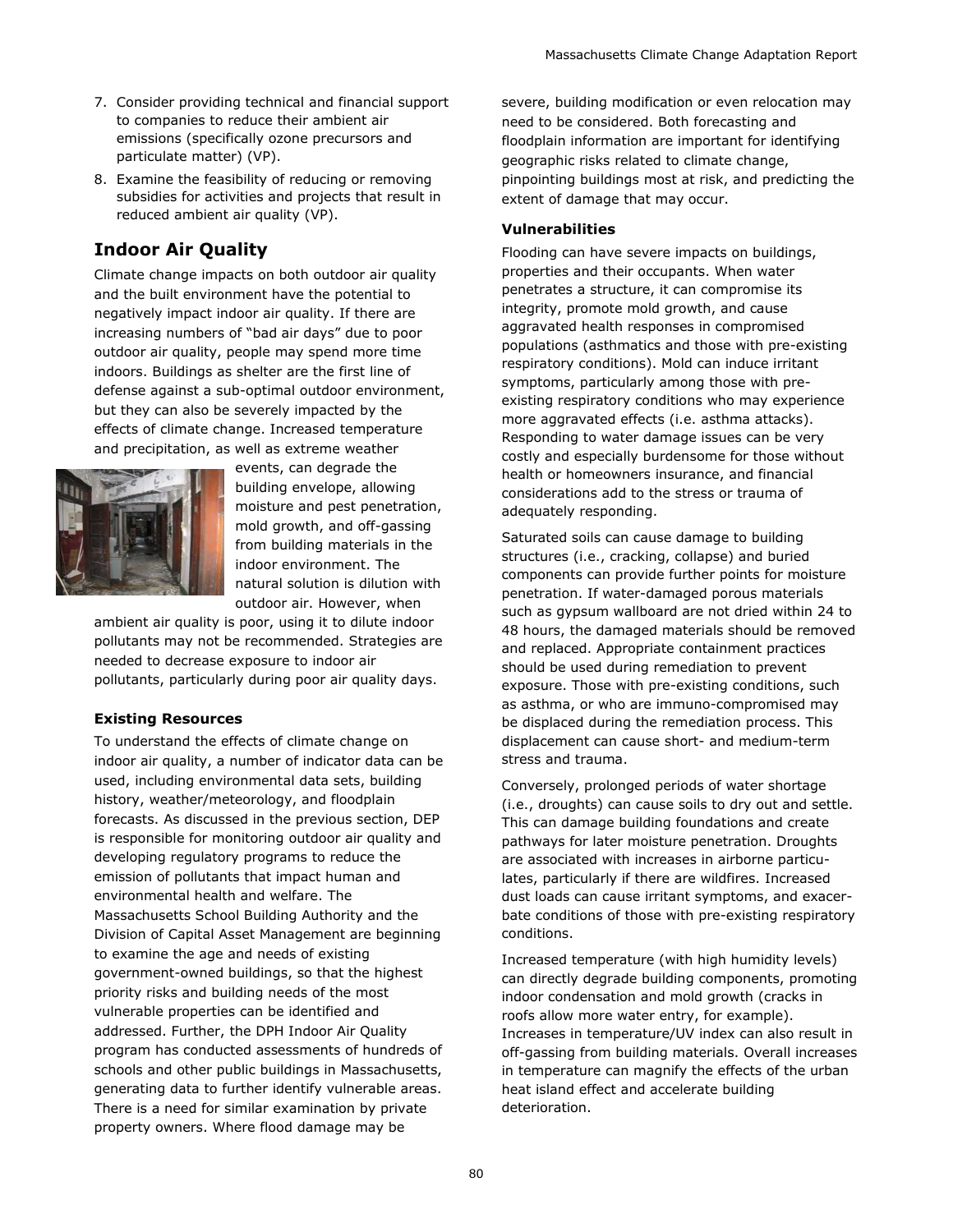There may not be enough cooling center capacity to manage the expected increases in heat stress and illness, particularly in urban areas. Heat stress can be a trigger for respiratory, cardiovascular, and cerebrovascular episodes, such as heart attacks and strokes. An increase in temperature is often coupled with an increase in ambient ozone levels, which is a respiratory irritant. This can also cause increased indoor ozone levels (from penetration through open windows or increased ventilation rates) which can result in the production of more toxic compounds as ozone interacts with household products.

An extended growing season could result in increased numbers of pests including flies, mosquitoes, and cockroaches. Window screens are required by the state sanitary code to be used in homes to prevent pest intrusion through open windows. With increased degradation rates in homes, breaches in the building envelope can also allow pests to enter. In turn, this may result in increased exposure to toxic compounds as a result of increased use of pesticides.

#### **Potential Strategies**

Strategies for emissions reductions are particularly important in this area. Improvements in building materials can help prevent off-gassing, improve energy efficiency and recovery, improve air filtration, and make buildings mold resistant. Buildings are also high energy users, with energy expended in producing building components, building construction, and operating costs. Reducing the embedded energy and operational costs related to buildings can reduce adverse impacts and air pollution from energy generation.

Information such as building surveys and histories can help building owners anticipate water damage, and meteorological data and associated indexes can help building owners anticipate and prepare for heatrelated incidents. Building renovations, efficiency improvements to buildings, and the energy supply network provide an opportunity to improve capacity to manage extreme heat events.

#### *Short-Term Strategies*

- 1. Educate property owners about existing and future floodplains to encourage implementation of methods to reduce damage.
- 2. Seek to increase cooling center capacity, particularly in urban areas.
- 3. Encourage or mandate use of reflective paints and materials, and white roofs to decrease heat stress on buildings.
- 4. Consider targeted surveying of buildings (residential, commercial and public) to identify

structural needs and vulnerabilities.

- 5. Promote installation of drainage improvements, insulation, and vapor barriers or retarders, and provide instruction on appropriate drying and salvage efforts.
- 6. Compile a database of areas expected to experience localized street flooding throughout the state and share this information with interested parties.
- 7. Consider enhancing construction standards for buildings to be resilient to climatic impacts, including flood, and hurricane resistance.
- 8. Improve overall drainage around buildings and on thruways. Consider installing building drainage that infiltrates stormwater into the ground or storage for use during droughts.
- 9. Promote the increased use and installation of natural systems for control of stormwater and flooding.
- 10.Expand use of porous pavement to improve drainage on roadways and prevent run-off into buildings or into ground surrounding buildings with basements or crawlspaces.

#### *Long-Term Strategies*

- 1. Continue to support research and development in heating, ventilation, and air-conditioning and the clean energy fields to ensure that reduced energy consumption and improved indoor air quality are achieved.
- 2. Continue to support research and development of building components that resist microbial growth, reduce emissions of volatile organic compounds, and have low environmental impact.
- 3. Encourage the planting of shade trees, use reflective, light colored paints and use alternate cooling practices (i.e. more ceiling fans, green roofs, and urban open space and garden areas) to reduce the impacts of heat stress on buildings and the general population.



- 4. Seek to implement the Governor's Zero Net Energy Buildings Task Force recommendations.
- 5. Continue using the State Sanitary Code (105 CMR 410.000: Minimum Standards of Fitness for Human Habitation, State Sanitary Code, Chapter II) to protect tenants, and require property owners take action to remediate water-damaged building materials, including mold contaminated materials. Resources to assist the DPH and local boards of health to enhance this activity should be considered (VP).
- 6. Continue to have the DPH Indoor Air Quality Program provide technical service to building/ home owners and local boards of health concerning remediation of water damage in

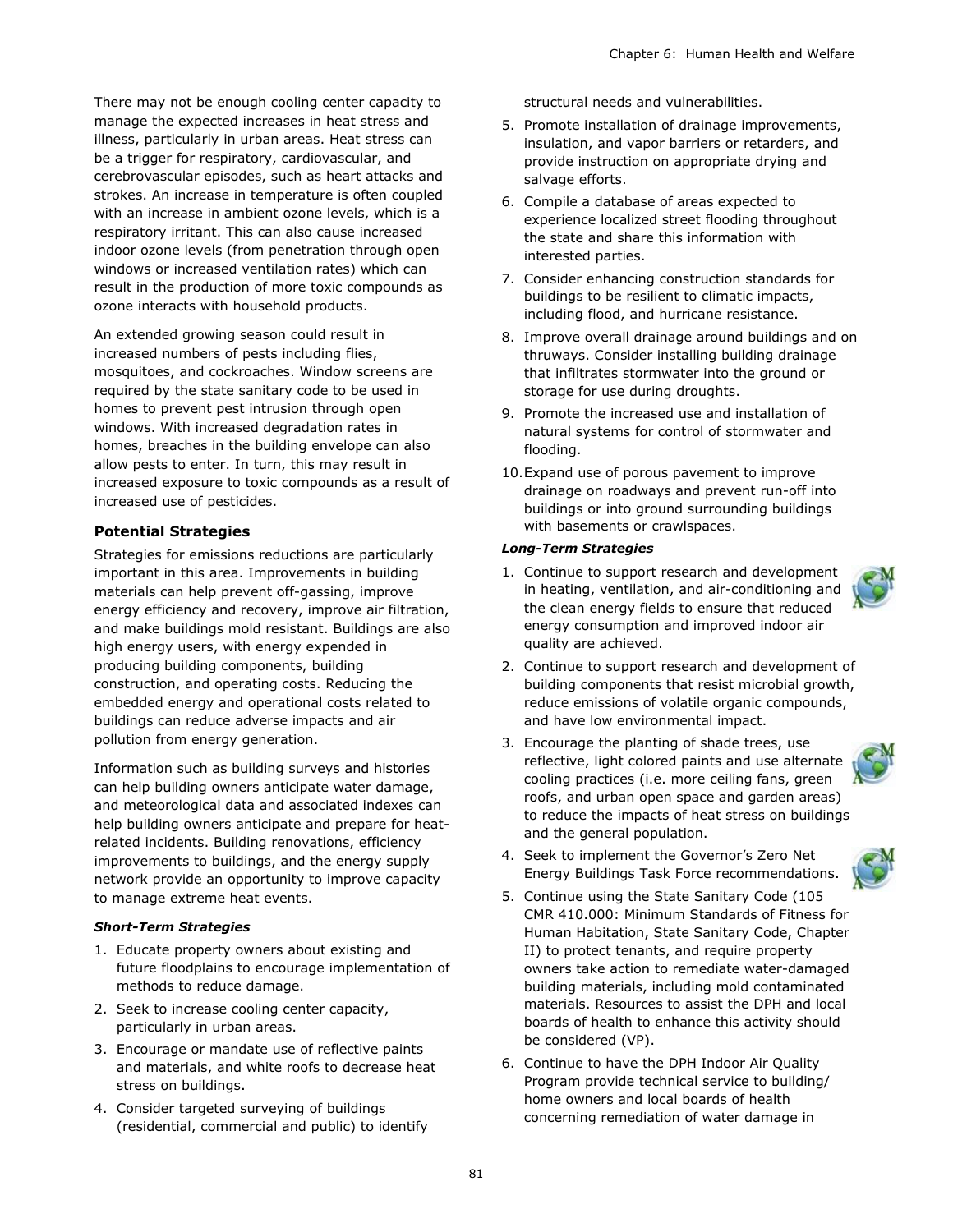buildings.

- 7. Initiate and implement efforts to educate health care providers regarding health risks related to mold exposure and encourage health care providers to contact appropriate persons (e.g., local or state health department) to investigate potential exposures (VP).
- 8. Evaluate opportunities to provide technical and financial support to property owners to remediate mold (VP).

# **Water Quality**

Different patterns of precipitation, drought, flooding, and extreme events will all have an impact on the quality of water and its use for drinking, food processing, recreation, commercial and industrial production, and energy generation.

#### **Vulnerabilities**

Sea level rise, higher storm surges, and more extreme precipitation patterns can affect the quality and quantity of water supplies. Saltwater intrusion in coastal water supplies could affect drinking water quality and lead to increased corrosion of pipes and related infrastructure. Extreme precipitation patterns may also result in higher and faster streamflows which, in turn, can lead to over-bank flooding, stream channel erosion and sedimentation, and impacts to surface water bodies (see Chapter 5 on impacts to infrastructure, and Chapter 4 on impacts to natural resources). Surface and groundwater may become contaminated as extreme precipitation and floods release toxic material, nutrients, and pathogenic microorganisms and parasites from land surfaces. Flooding can cause sewage systems to fail and overflow, increasing hazards from sewagerelated pathogens and toxic materials. High turbidity levels in ground or surface waters contribute to an increase in disinfection by-products with a greater potential for bacterial regrowth within drinking water distribution systems. Increased precipitation and water levels may provide breeding grounds and harborage for pests, resulting in an increased potential for water-borne diseases.

Increased nutrient enrichment of salt and freshwater systems from increased runoff can lead to an increase in algae blooms and shellfish pathogens. These issues carry high societal costs, which potentially include the loss of drinking water supplies; increased water treatment costs; increased frequency of water-borne disease incidents, food recalls, and shellfish bed closings; and decreases in trade, tourism, and allied industries.

Finally, periods of reduced rainfall resulting in drought could reduce stream flows, snow pack, aquifer recharge, contaminant dilution, and dissolved oxygen. Intense droughts may also put more pressure on local water supplies and agricultural irrigation needs. Populations vulnerable to the effects of drought include people with heightened sensitivity to water quality (the elderly, some low-income groups with higher exposure to poor water quality, and people with compromised immune systems), households dependent on private wells, and individuals and families lacking access to clean water recreational resources. Large and small businesses that rely on large amounts of water (such as power plants, manufacturing facilities, laundries and farms) are also particularly vulnerable.

#### **Potential Strategies**

#### *Short-Term Strategies*

- 1. Continue to monitor water quality reports, toxicology reports, epidemiologic reports, and the impacts of storms and hurricanes on water-borne diseases.
- 2. Create a forum for gathering information on exposures and diseases related to extreme weather events and flooding, and the potential impact of climate change on morbidity and mortality.
- 3. Educate the public about ecologically-sound landscaping practices, which reduce reliance on chemical fertilizers that can enrich freshwater systems with ecosystem-disrupting nutrients.
- 4. Work with communities and provide local authorities with information about the impacts of weather on water supply and increased inland and coastal flooding.
- 5. Seek to redirect and reduce flooding through improved stormwater management techniques including reducing impervious surfaces and using best management practices, and potentially relocating problematic pollutant sources from flood plains.
- 6. Identify water and sewer facilities susceptible to saltwater intrusion and coastal inundation.
- 7. Evaluate and prioritize implementation of improved controls of agricultural, urban, and stormwater runoff to prevent ocean and freshwater contamination, as well as enrichment of nutrients in aquatic areas that offer ideal growth medium for harmful algal blooms.
- 8. Assess and plan for impacts on regulatory and incident response resources. This will require an expansion of the emergency response workforce at all levels to enforce regulations, address water shortages, provide pest control measures, and respond to disease outbreaks.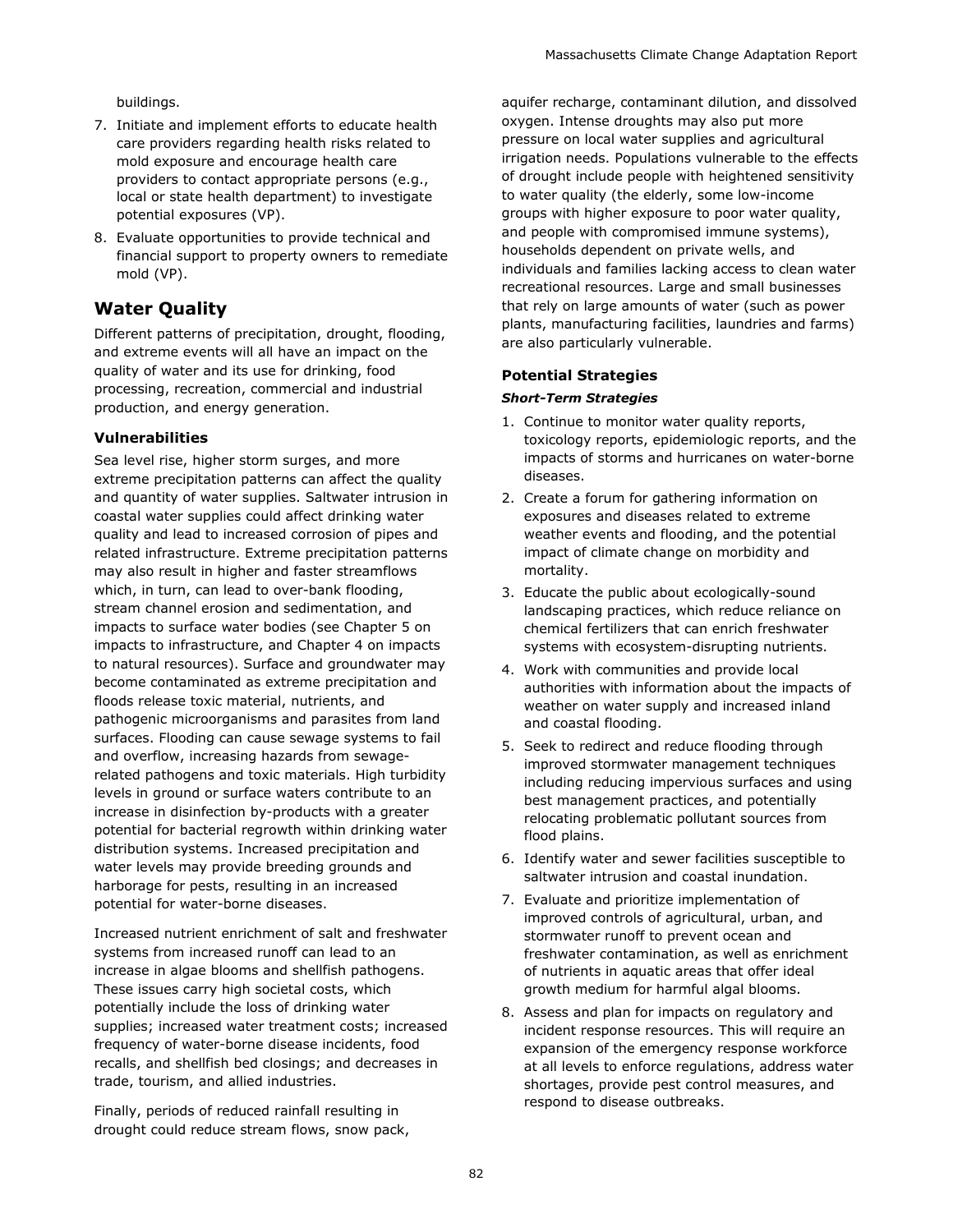9. Support local mutual aid collaboration to develop contingency plans to respond to water supplies impacted by climate change.

#### *Long-Term Strategies*

- 1. Consider re-evaluating standards for the design and maintenance of septic systems and implement changes as necessary to offset climate change related impacts.
- 2. Conduct outreach and education on water conservation practices, and reducing the use of pesticides and fertilizers.
- 3. Identify means to improve and implement water management, including improving and enforcing water quality protections.
- 4. Seek to implement and enforce legal and design standards to reduce agricultural, urban, and stormwater runoff.

# **Agriculture and Food Systems**

The primary impacts of climate change, including increased air temperature, more frequent and severe drought, and more high-intensity precipitation events, could directly influence the productivity and resilience of agricultural systems in Massachusetts. Plant and animal species used in agriculture respond to these factors individually and interactively; plants respond directly to the principal cause of climate change i.e., increased atmospheric  $CO<sub>2</sub>$ concentration. There are a number of secondary impacts as well such as changes in crop species (including opportunities for new crops or varieties and loss of existing crops); increasing pressure from existing plant and animal pests that respond to temperature; and emergence of new or invasive pests as warmer climate ranges shift northward. There are additional impacts on agriculture and the food system that will be realized principally as public health and welfare effects, rather than direct agricultural effects.

#### **Vulnerabilities**

While there is some potential for benefit to certain crops (mostly cool-season crops) from the direct effects of increased carbon dioxide  $(CO<sub>2</sub>$  fertilization) and from a longer growing season, the negative impacts of higher temperatures and more erratic and severe weather far outweigh any benefits. The ability to produce food is susceptible to increased pest pressure from insects, diseases, and weeds that is likely to result from higher annual temperatures. New and organic farmers, who may be less experienced, have fewer options in terms of agricultural chemicals, have potentially less access to capital for infrastructure improvements, and are

vulnerable to increased pest and disease pressure.

Many farms, particularly those with less access to working capital for infrastructure improvements, are vulnerable to erosion from an increase in heavy rains, and to crop loss from longer and more frequent droughts. An increase in heat stress days (maximum temperature of more than 90°F) will have a strong negative impact on farming and livestock, especially milk production in dairy cows. Increased use of pesticides against increased plant pests and diseases will potentially create risks to pesticide applicators, farm workers, the public, the environment, immigrants, low-income residents, pregnant women, young children, and those who rely on subsistence fishing. Warming trends have been linked to increases in marine and freshwater algal blooms, as well as seafood-borne toxins. Uncooked seafood, particularly shellfish, may pose new health threats through increases in infectious or toxic organisms.

Also, extreme weather events may contribute to movement of toxins into different environments from run-off, which may then affect food supply. Ocean acidification through  $CO<sub>2</sub>$  settling may impact seafood supplies with adverse effects on organisms' abilities to form shells, and could result in ecosystem ripple effects. With respect to outdoor recreational activities provided by agriculture, impacts on crops such as apples, berries, and maple syrup may reduce the opportunities for certain popular and emblematic New England outdoor activities such as apple and berry picking and maple sugaring.

Populations vulnerable to climate change impacts on food systems include the elderly, low-income communities, immigrants, people who rely on subsistence fishing, those living in areas with limited or no access to affordable nutritious food ("food deserts"), and people with low health status, particularly those with illnesses most severely impacted by diet (i.e., diabetes, heart disease, and cerebrovascular disease).

#### **Potential Strategies**

Local agriculture has been expanding in Massachusetts for the last few years, keeping pace with a growing awareness of the benefits and importance of locally grown food. Beyond the issues of food quality and a desire to preserve the infrastructure necessary to ensure food security, agriculture plays a role in the state's cultural heritage and helps to preserve dwindling open spaces. Farmers face enormous challenges in adapting to the changes that are likely to result from climate change. Resources that could mitigate these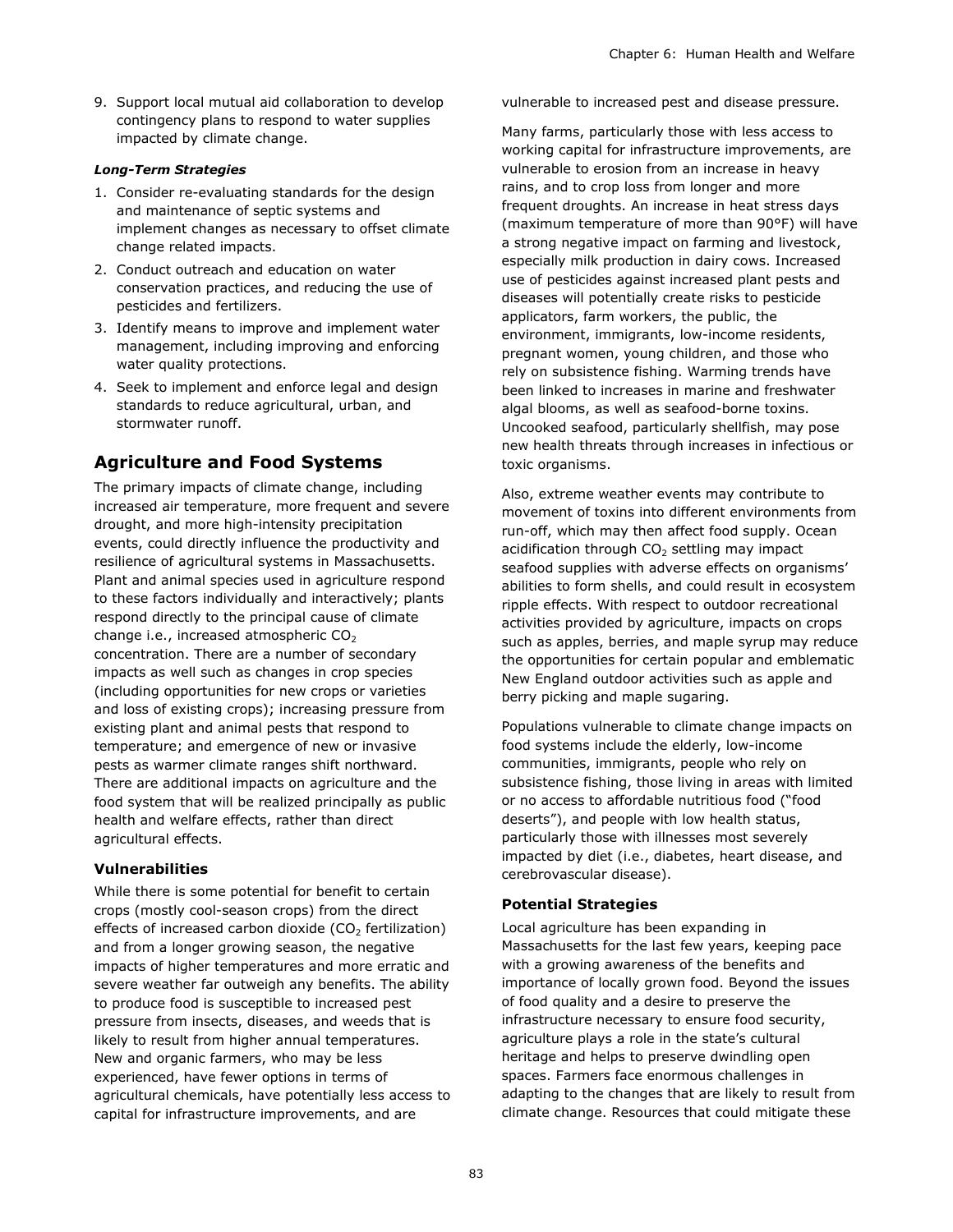challenges include ongoing programs to monitor food supply and pest/disease outbreaks, an existing inventory of land suitable for agricultural use, public communication on food safety and food security issues, and a regulatory system for registration and use of pesticides.

#### *Short-Term Strategies*

- 1. Continue to monitor food supplies for potential disease outbreaks.
- 2. Consider providing funding and personnel to monitor for new insects, weeds, and pathogens that are likely to expand their ranges into Massachusetts.
- 3. Revisit integrated pest management thresholds and strategies in light of changing pest population dynamics.
- 4. Encourage adoption of best practices to control runoff of pesticides, nutrients, or fertilizers, and soil, which contribute to poor water quality.
- 5. Consider providing low- or no-cost loans for infrastructure adaptations such as irrigation, drainage, and livestock facilities.
- 6. Expand educational efforts for pesticide risk management, crop adaptation and management, and conservation practices.
- 7. Increase efforts to monitor the use and occurrence of pesticides in the environment.
- 8. Continue to track food-borne illnesses to determine if new patterns or agents are emerging.
- 9. Provide technical assistance and outreach in partnership with existing federal programs (such as U.S. Department of Agriculture's Natural Resources Conservation Service) that deliver programs at the state or county level.

#### *Long-Term Strategies*

1. Facilitate research on crop adaptation and diversity.

- 2. Seek to identify and understand specific impacts of climate change on food supplies, food quality, and disease transmission to develop appropriate policies and regulations.
- 3. Consider increasing food subsidies for lower income residents, and modify eligibility requirements to ensure access to healthy food (VP).
- 4. Evaluate the benefits of modifying development/ zoning priorities to increase access to places to purchase fresh food (VP).
- 5. Investigate providing technical and financial support to assist small farms to bring produce to new markets, particularly in urban areas. This may include support for participation in community-supported agriculture by low-income families (VP).
- 6. Promote and provide/increase technical and financial support for small-scale farming (VP).
- 7. Evaluate the opportunity to provide disaster assistance or insurance for small farms for crop losses (VP).
- 8. Strive to improve and enforce water quality protections for water bodies that are used for subsistence fishing (VP).
- 9. Examine providing technical and financial support to farmers for transitioning to new crops and infrastructure (VP).
- 10.Increase and improve support for and enforcement of federal and state OSHA and workplace safety laws relating to pesticide/ herbicide exposure prevention (VP).
- 11.Conduct outreach and education targeting vulnerable population groups and their employers about health and safety precautions (VP).
- 12.Study potential improvements to state health and safety laws relating to pesticide/herbicide exposure prevention (VP).

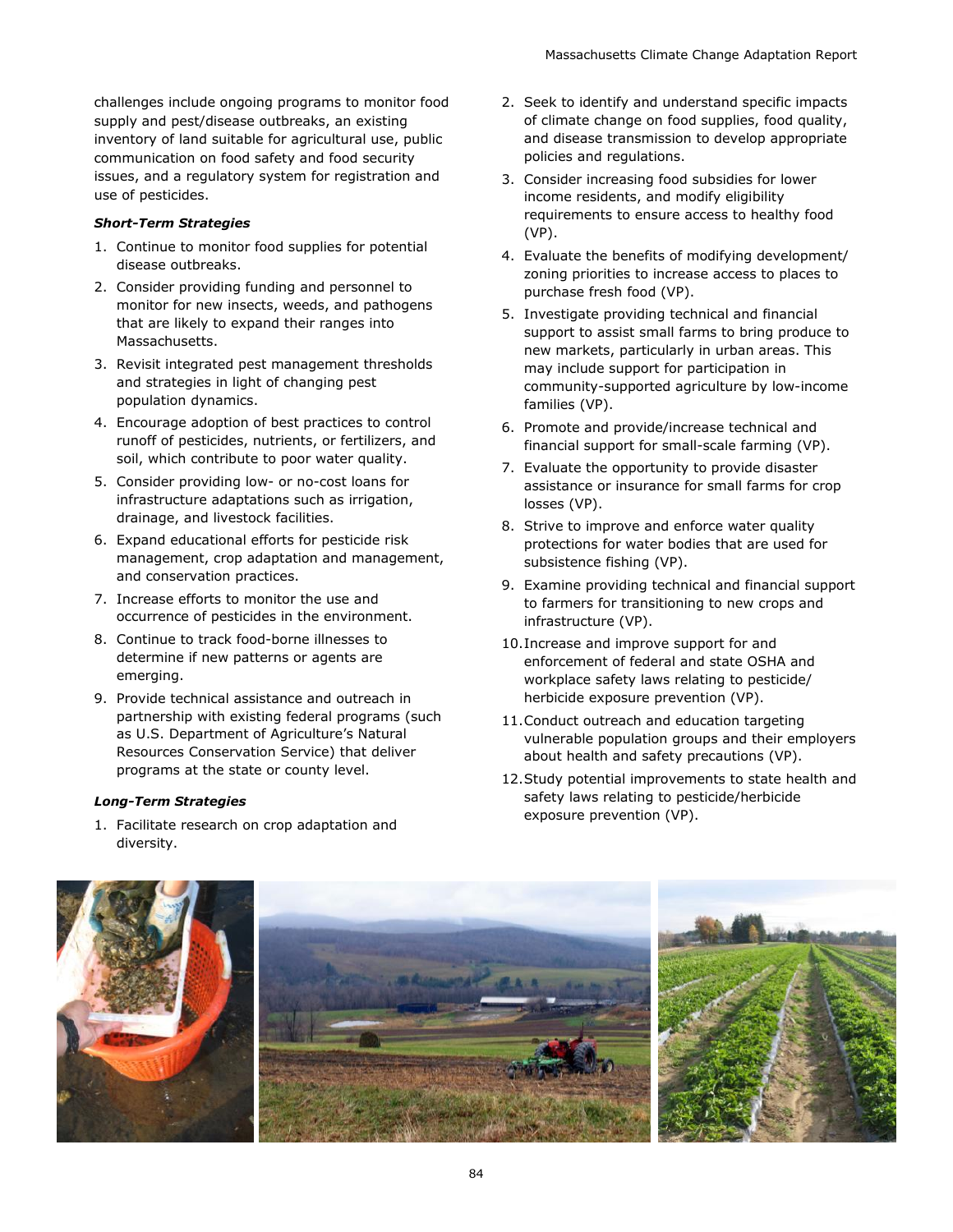

#### **REFERENCES**

Epstein, P. R., W. Moomaw, and C. Walker (eds.), July 2008. Healthy Solutions for the Low Carbon Economy: Guidelines for Investors, Insurers, and Policy Makers. [http://chge.med.harvard.edu/programs/ccf/documents/](http://chge.med.harvard.edu/programs/ccf/documents/healthy_solutions_report.pdf) healthy\_solutions\_report.pdf.

Hess, J. J., J. N. Malilay, A. J. Parkinson, 2008. Climate Change. The Importance of Place. Am J Prev Med, 35 (5):468–478. Published by Elsevier Inc. on behalf of American Journal of Preventive Medicine.

Murazaki, K., and P. Hess, 2006. How does climate change contribute to surface ozone change over the United States? J, Geophys. Res., 111, D05301, doi:10.1029/2005JD005873.

Strategic Plan for Asthma in Massachusetts 2009 2014, Massachusetts Department of Public Health, May 2009. On line at: [http://www.mass.gov/Eeohhs2/docs/dph/com\\_health/asthma/state\\_plan.pdf.](http://www.mass.gov/Eeohhs2/docs/dph/com_health/asthma/state_plan.pdf)

Tagaris, E., K. Manomaiphiboon, K. J. Liao, L. R. Leung, J. H. Woo, S. He, P. Amar, and A. G. Russell, 2007. Impacts of global climate change and emissions on regional ozone and fine particulate matter concentrations over the United States. J. Geophys. Res., 112, D14312, doi:10.1029/2006JD008262.

#### **Other Useful References**

Bell, M. L., R. Goldberg, C. Hogrefe, P. L. Kinney, K. Knowlton, B. Lynn, J. Rosenthal, C. Rosenzweig, and J. A. Patz, 2007. Climate change, ambient ozone, and health in 50 US cities. Climatic Change (2007) 82:61–76 DOI 10.1007/s10584-006-9166-7, Published online: 6 January 2007, # Springer Science + Business Media B.V. http://environment.yale.edu/uploads/publications/Bell\_2007\_Clim\_Change.pdf.

Bloomberg, M. R., R. T. Aggarwala, 2008. Think Locally, Act Globally. How Curbing Global Warming Emissions Can Improve Local Public Health. Am J Prev Med, 35(5) 0749-3797/08/\$–see front matter © 2008 Published by Elsevier Inc. on behalf of American Journal of Preventive Medicine doi:10.1016/j.amepre.2008.08.029.

English, P. B., A. H. Sinclair, Z. Ross, H. Anderson, V. Boothe, C. Davis, K. Ebi, B. Kagey, K. Malecki, R. Shultz, and E. Simms, 2009. Environmental Health Indicators of Climate Change for the United States: Findings from the State Environmental Health Indicator Collaborative Environ Health Perspect: doi:10.1289/ehp.0900708.

Esterling, W. III, B. H. Hurd, J. B. Smith, June 2004. Coping with global climate change, The Role of Adaptation in the United States. Prepared for the Pew Center for Global Climate Change.

Gage, K. L., T. R. Burkot, R. J. Eisen, E. B. Hayes, 2008. Climate and Vector borne Diseases. Am J Prev Med, 35 (5):436–450, © 2008 Published by Elsevier Inc. on behalf of American Journal of Preventive Medicine.

Gamble, J. L. (ed.), K. L. Ebi, F. G. Sussman, and T. J. Wilbanks, 2008. Analyses of the effects of global change on human health and welfare and human systems. A Report by the U.S. Climate Change Science Program and the Subcommittee on Global Change Research. U.S. Environmental Protection Agency, Washington, DC, USA.

Hayhoe, K., C. Wake, B. Anderson, X. Liang, E. Maurer, J. Zhu, J. Bradbury, A. DeGaetano, A. M. Stoner, and D. Wuebbles, 2008. Regional climate change projections for the Northeast USA. Mitigation and Adaptation Strategies for Global Change. Volume 13, Numbers 5-6, 425-436, DOI: 10.1007/s11027-007-9133-2.

Hayhoe, K., C. P. Wake, T. G. Huntington, L. Luo, M. D. Schwartz, J. Sheffield, E. Wood, B. Anderson, J. Bradbury, A. Degaetano, T. J. Troy, and D. Wolfe, 2006. Past and Future Changes in Climate and Hydrological Indicators in the U.S. Northeast. Climate Dynamics 28:381-407, DOI 10.1007. Online at: [www.northeastclimateimpacts.org/pdf/tech/hayhoe\\_et\\_al\\_climate\\_dynamics\\_2006.pdf.](http://www.northeastclimateimpacts.org/pdf/tech/hayhoe_et_al_climate_dynamics_2006.pdf)

Jacobson, M. Z., 2008. On the causal link between carbon dioxide and air pollution mortality. Geophys. Res. Lett., 35, L03809, doi:10.1029/2007GL031101.

Karl, T. R., J. M. Melillo, and T. C. Peterson, (ed.s), 2009. Global Climate Change Impacts in the United States. Cambridge University Press. Online at [www.globalchange.gov/usimpacts.](http://www.globalchange.gov/usimpacts)

Keim, M. E., 2008. Building Human Resilience: The Role of Public Health Preparedness and Response As an Adaptation to Climate Change. Am J Prev Med, 35(5):508–516. Published by Elsevier Inc. on behalf of American Journal of Preventive Medicine.

Kinney, P. L., 2008. Climate Change, Air Quality, and Human Health. Am J Prev Med, 35(5):459–467, © 2008 American Journal of Preventive Medicine.